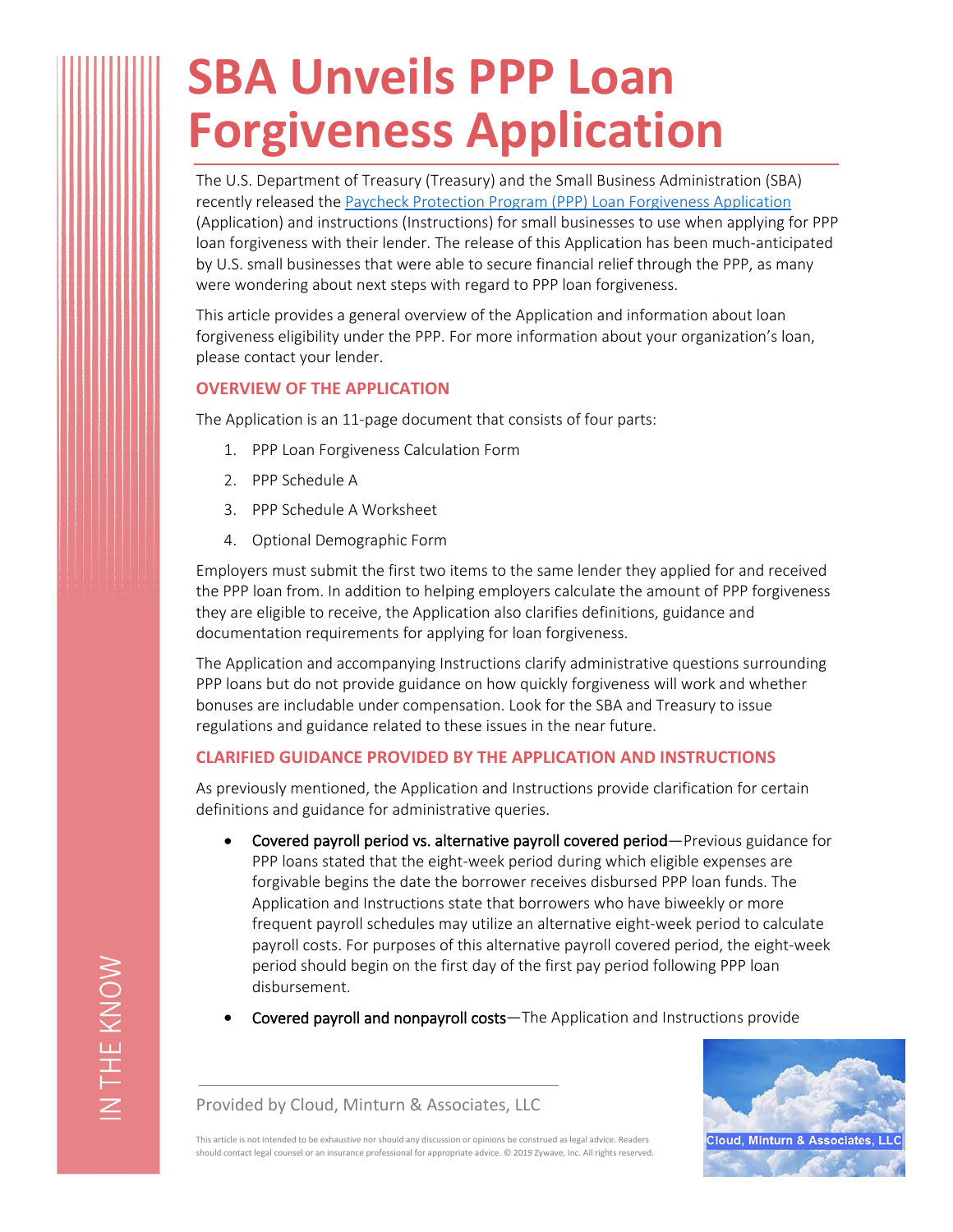further guidance on both covered payroll and nonpayroll costs as they relate to loan forgiveness eligibility.

- o **Payroll costs**—The Coronavirus Aid, Relief and Economic Security (CARES) Act requires that eligible covered payroll costs be incurred and paid within the covered eight-week period. According to the Instructions, costs are incurred on the day the employee's pay is earned (i.e., works their hours) and are paid on the day the employer distributes a paycheck or facilitates an ACH transaction. Further, the Instructions explain that incurred payroll costs that are not paid on the last day of the covered period are eligible for forgiveness so long as they are paid on or before the next payroll date. Noncash payroll costs (e.g., employee health insurance and employer state and local taxes on employee compensation) may be included, provided that such costs satisfy the same incurred and paid requirements within the covered period.
- o **Nonpayroll costs**—The Application and Instructions provide clarification on inclusion of certain nonpayroll costs that were incurred or in place prior to Feb. 15, 2020. These costs must be paid during the covered period, incurred and paid during the covered period or paid on or before the next regular billing date, and are limited to 25% of the total PPP loan forgiveness amount. Specifically, the following nonpayroll cost definitions are further explained:
	- **Rent**—While it was widely understood that PPP funds could be used to cover rental or mortgage payments for office, storefront and other real property, it was not previously made clear whether lease of personal property or interest payments (e.g., mortgage interest or interest on real or personal property) could be included in rent and eligible for forgiveness. According to the Instructions, personal property items (e.g., copiers or company vehicles) and interest paid on loans for real or personal property "in force between Feb. 15, 2020," and through the covered period are includable under nonpayroll costs that may be forgiven.
	- **Utilities—**The Instructions clarify that utility expenses are includable under nonpayroll costs for forgiveness. Specifically, "electricity, gas, water, transportation, telephone or internet access, for which service began before Feb. 15, 2020," may be included under nonpayroll costs for forgiveness.
- **Full-time equivalent employee (FTE) calculation**—Prior to the issuance of the Application and Instructions, it was not clear how employers should calculate FTEs under the PPP. According to the Instructions, employers can assign an FTE value to each employee, which can be calculated by dividing the average number of hours an employee is paid per week by 40. The calculated amount can be rounded to the nearest tenth but cannot exceed 1.0.
- **Reduced loan forgiveness calculation**—Prior to the issuance of the Application and Instructions, it was largely unknown whether and by how much loan forgiveness would be reduced if an employer failed to restore their head count or payroll costs to pre-coronavirus amounts. The Application includes a calculation that will help employers determine how much loan forgiveness they are eligible to receive.

In addition to the above guidance, the Instructions provide compensation for limitations on cash compensation per employee and explain that employers must certify and verify the PPP payments on the Application have been appropriately used. Moreover, the Instructions explain that borrowers that knowingly use payments for unauthorized purposes and request forgiveness are subjected to both civil and criminal fraud charges.